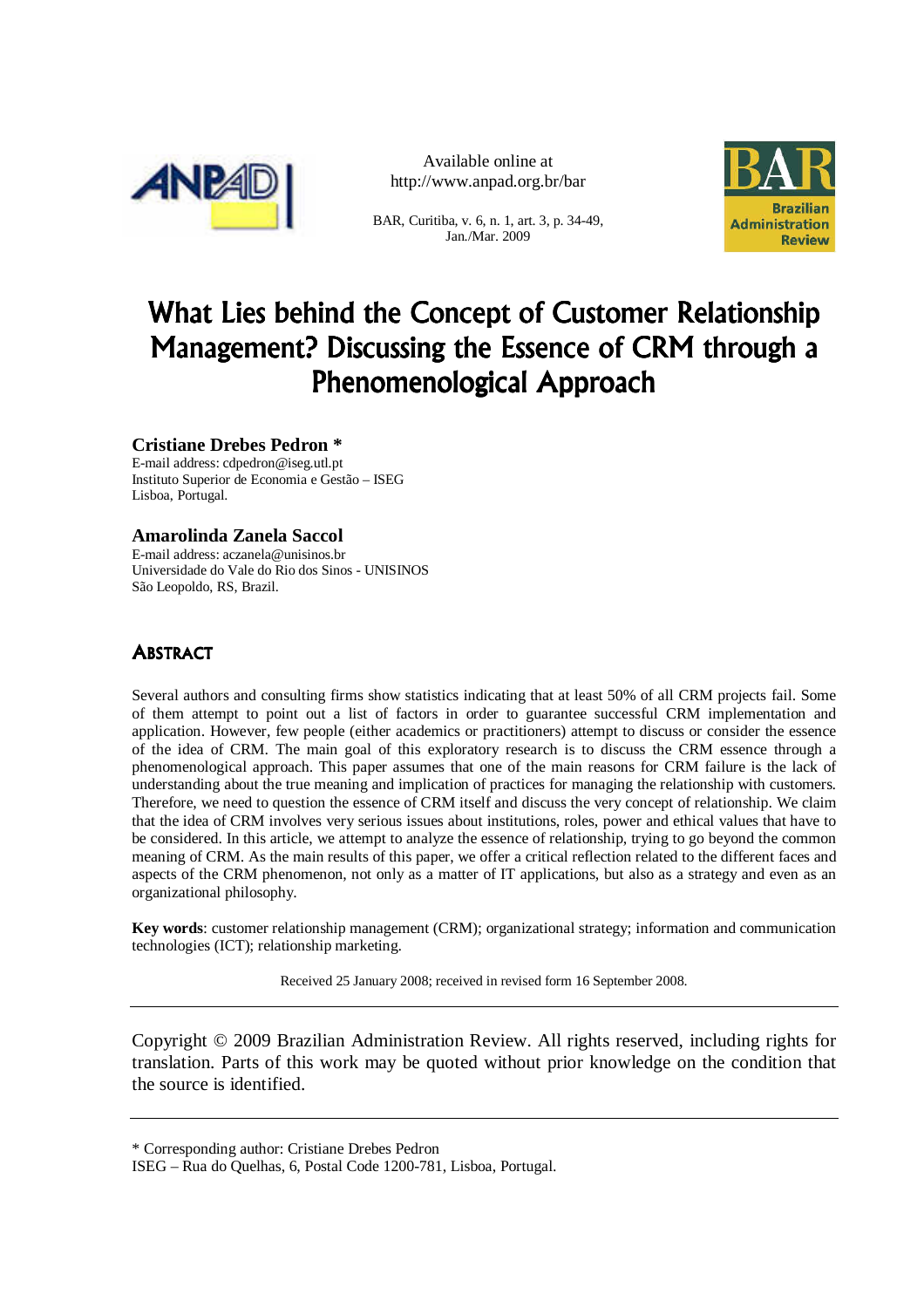## **INTRODUCTION**

Customer Relationship Management [CRM] has recently become one of the most discussed issues in the Information Technology [IT] field. Following the path of Enterprise Resource Planning [ERP] implementations, CRM is now a buzzword, and many consulting firms have been profiting by selling this kind of **solution**, which promises to guarantee a competitive advantage by using IT to support a close relationship between an organization and its customers.

However, many companies that have adopted this **solution** have not obtained the return they had hoped for. Payne (2006, p. 20) shows that:

- . 69% of CRM projects have little impact on sales performance;
- . Companies think that their CRM projects are significantly less successful than their consultants or suppliers;
- . 70% of CRM initiatives will fail over the next 18 months;
- . 60% per cent of CRM projects end in failure.

Attempting to explain these statistics, several authors (Boulding, Staelin, Ehret, & Johnston, 2005; Newell, 2003; Ngai, 2005; Payne, 2006) point out some problems that lead to CRM failure, such as:

- . Lack of skills in building and using the new IT-based CRM systems;
- . Inadequate investments, as many projects dramatically exceed their planned cost and sometimes even their scope;
- . Poor data quality and quantity, mainly for companies that are at the early stage of CRM development;
- . Failure to understand the business benefits many managers perceive only the high cost of CRM adoption and fail to understand the potential financial benefits at the earlier stages of the CRM project;
- . Lack of leadership and top management involvement;
- . Inadequate measurement systems sometimes organizations do not know exactly what they want from a CRM adoption;
- . Cultural problems many organizations need to change their main strategy (vision, objectives, etc.) to focus their efforts on customers.

These reasons for CRM failure provide some clues, but, in an attempt to understand why this type of technology has resulted in such a high level of failure, these elements need to be questioned, above all: What does CRM really stand for? There is a **solution** being sold, but for what sort of problem? What kind of phenomenon are companies and academics dealing with?

One of the assumptions of this article is that one of the main reasons for CRM failure is the lack of understanding about the true meaning and implication of practices for managing relationships with customers. This assumption includes the view that, in the market, CRM is now seen as a technological tool/issue, while it should be considered as a strategic and even a philosophical matter that stretches far beyond the IT arena. Therefore, questioning the essence of CRM itself and discussing the very concept of relationship is of paramount importance.

With this research focus, the main goal of the article is to discuss the CRM essence through a phenomenological approach (Ciborra, 2002; Dreyfus, 1994; Heidegger, 1962; Husserl, 1970; Introna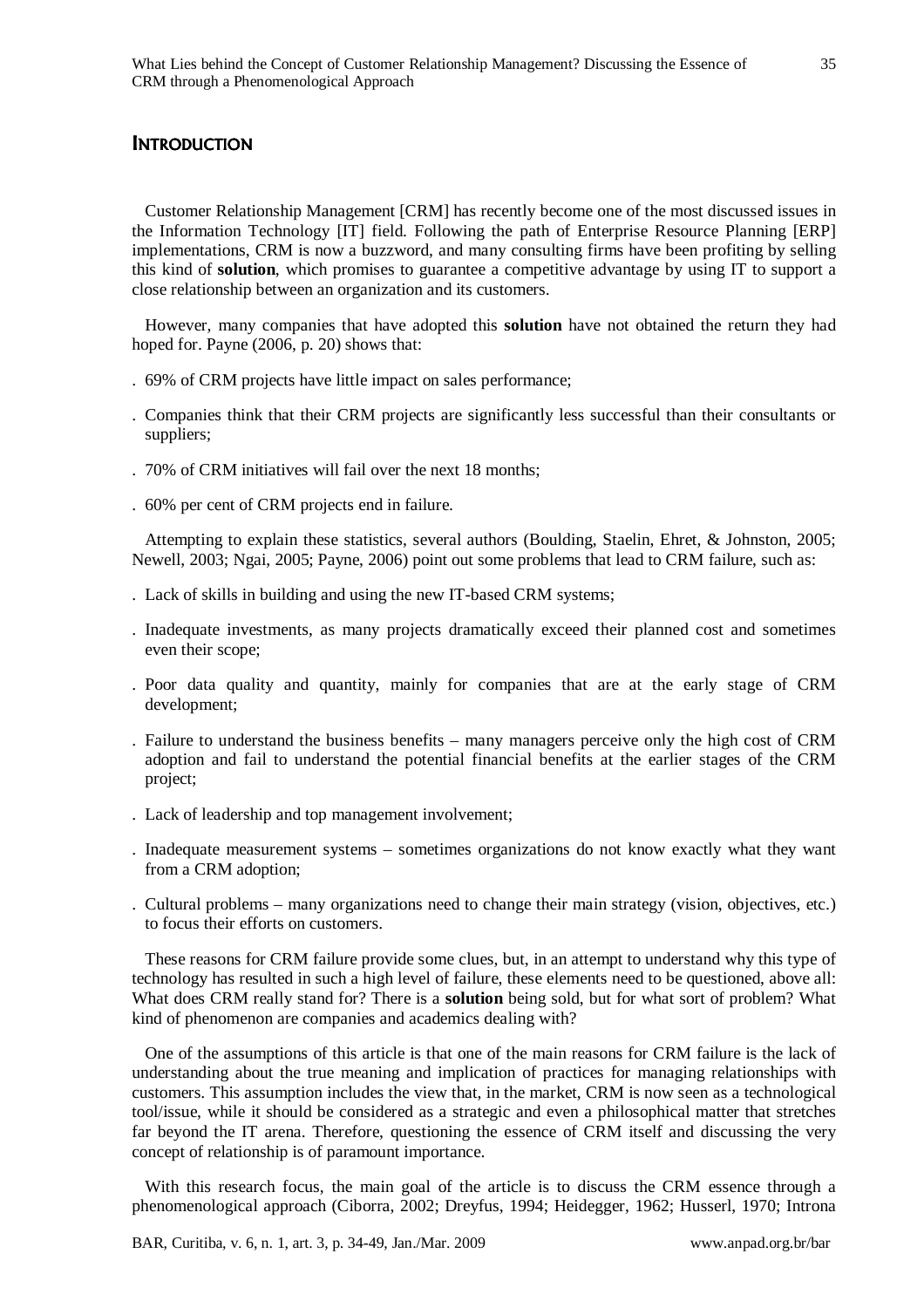& Ilharco, 2004). As its main results, it is expected to invite both academics and practitioners to reflect on the different facets and aspects of the CRM phenomenon, not only as a matter of IT applications, but also as a strategy and even as an organizational philosophy. The study assumes that this type of reflective and critical view can help to better evaluate the objectives and expected outcomes of CRM projects.

In the academic field, the discussion helps to point out several assumptions and questions for future research, as indicated in the last section of this article.

In this paper the CRM phenomenon with a critical and dialectical view is being analyzed. Therefore, the next section presents the adopted methodology, according to the phenomenological approach. The rest of the article is developed as follows: in the next section the current definitions of CRM are also analyzed, and the meaning of **relationship** is explored and discussed; at the end, there is a final discussion pointing out implications for research and practice.

#### METHODOLOGICAL APPROACH

This study is exploratory and has adopted a phenomenological approach as a methodology for inquiry.

Phenomenology encourages us to **back to the things themselves**, it means, to approach phenomena that present themselves directly to us as conscious human beings, and attempt to understand their essences. It has at its centre "the initial recognition of essential intuition as the necessary condition for locating the experiential world that philosophers seek to understand" (Natanson, 1973, p. 25).

A phenomenon is what humans directly experience (Crotty, 1998; Myers, 2004). Once a person approaches a phenomenon and his/her initial understanding of it, in sequence the phenomenological method proposes to question what is usually take for granted. It proposes that (as best as one can) the prevailing understanding of the phenomenon under study should be set aside and we should review the immediate experience of it as a possibility for finding new meanings or an enhancement of a current meaning (Crotty, 1998; Husserl, 1970; Introna & Ilharco, 2004; Manen, 2002).

In this study of the CRM phenomenon, a Heideggerian phenomenology has been followed. To Heidegger, the phenomenon shows some appearances, although the essence of it is behind such appearances.

Heidegger, in contrast to Husserl's (1970) phenomenology, claims that it is not possible to acquire adequate evidence and complete freedom of prejudice when dealing with a phenomenon. Prejudice and preconceptions do not lead to false interpretations of the world, but are instead necessary conditions to form a background for interpretation (Winograd & Flores, 1987). To Heidegger, there are no such things as **wrong** or **right** interpretations; life is always interpreting. Phenomenology, thus, is hermeneutic, which means, it is interpretative (Dreyfus, 1994; Gadamer, 1992).

Hermeneutics can be considered as a theory or philosophy of the interpretation of meaning. It is primarily concerned with the meaning of a text or text-analogue. A text-analogue is anything that can be treated as a text, such as an event, an action, an organization or a culture, and even an Information System (Boland, 2002; Myers, 2004). The origin of hermeneutics lies in the concern with interpreting ancient religious texts (Boland, 2002; Klein & Myers, 1999; Myers, 2004), but its main objective is "human understanding: understanding what people say and do, and why" (Myers, 2004, p. 103).

According to Dreyfus (1994), Heidegger proposes a **hermeneutics of everydayness** that involves the understanding of everyday practices and discourse, but in a deep sense, since the fundamental aspects of our existence hide their structure behind common sense. Researchers have to be suspicious and try to get a deeper and a clearer understanding of them. Researchers must be prepared to revise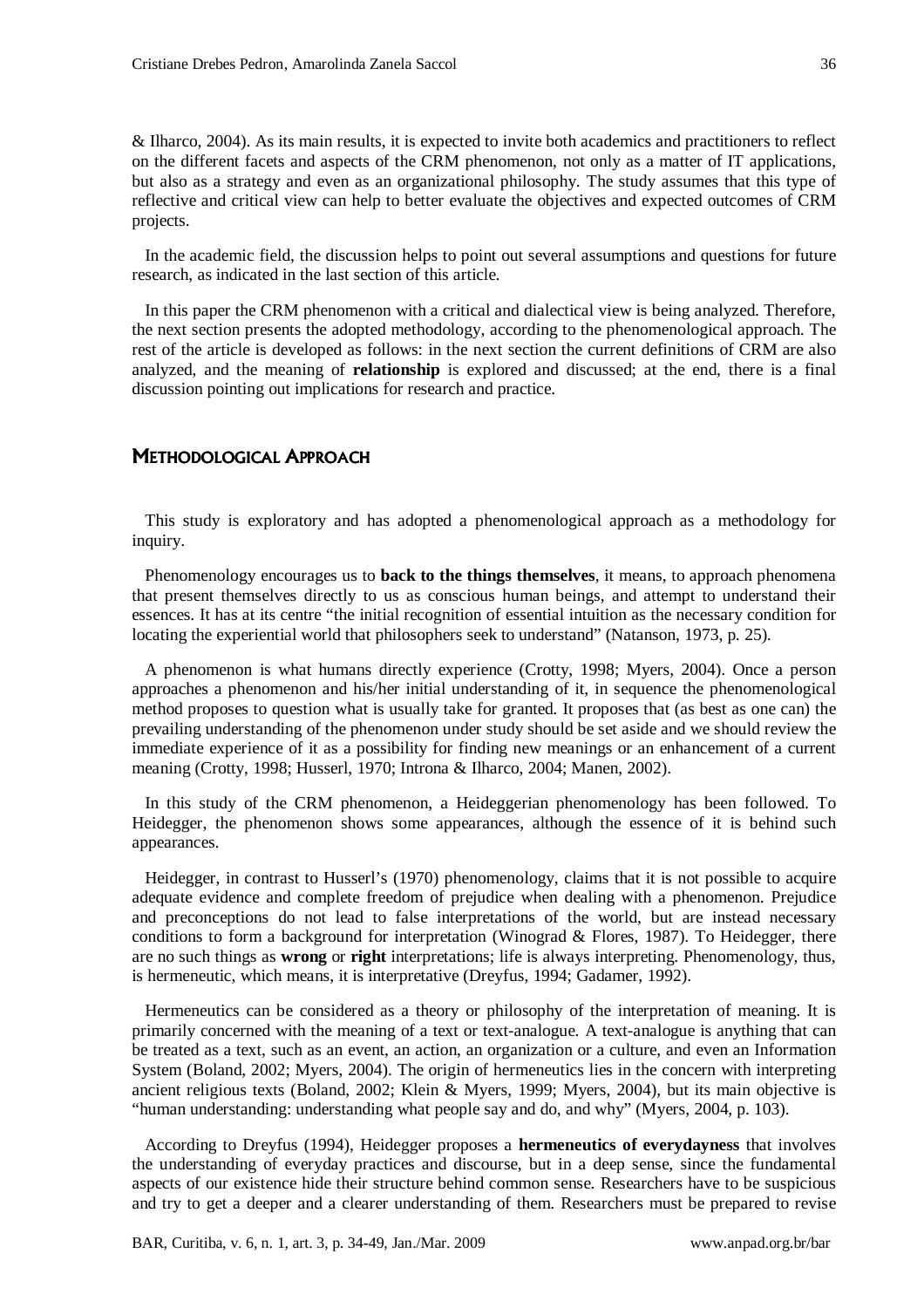radically their traditional accounts of objects, subjects, language, space, truth, reality, time, etc, on the basis of the phenomena revealed by their interpretation. According to these propositions, Heidegger (in the initial phase of his work) claims a **phenomenology of suspicion**.

This philosophical and methodological approach indicates the necessity of approaching organizational phenomena by questioning the models and concepts taken –for granted about them, and to pay attention to the unexpressed aspects of organizational life, observing the flow of events and considering that "the everyday apparitions should instead be looked at as symptoms, pointers to an organizational phenomenon that does not manifest itself directly. Both appearances and apparitions are generated by the underlying phenomenon to be unveiled" (Ciborra, 2002, p. 178).

According to Manen (2002) phenomenological studies cannot be formalized into a series of technical procedures. However, a variety of activities may be identified that can help in making a phenomenological inquiry. There are two main types of activities: empirical and reflective methods:

Empirical inquiry activities aim to explore the range and varieties of pre-reflective experiential material that is appropriate for the phenomenon under study. Reflective inquiry activities aim to interpret the aspects of meaning or meaningfulness that are associated with this phenomenon (Manen, 2002, p. 1).

Considering empirical activities, this study is based on previous works (both in consultancy and in academic research) by the authors, about CRM. This previous empirical experience has been considered and the following reflective phenomenological methods have been applied (Manen, 2002):

- . **Conceptual analysis** this is the process of examining a complex conceptual or linguistic entity into its most basic semantic constituents, considering that the meaning of a concept lies largely in its usage. In this study, the different definitions and concepts about CRM presented in the literature were revisited, as well as the ideas related to this concept, including: relationship, trust, communication, etc. (see next section, especially item The Meaning of Relationship).
- . **Etymological reflection** Frequently the words that are used to refer to a phenomenon have lost some of their original meaning. Being attentive to the etymological origins of words may help the researchers to understand the origins and the essence of concepts that are usually taken for granted. In this sense the origins of the term relationship have been analyzed, as well as its meaning and all that a relationship implies (see next section, especially item The Meaning of Relationship).
- . **Collaborative reflective discussions** this type of discussion is helpful in generating deeper insights and understanding about a concept. Themes and insights can be examined, articulated, reinterpreted or reformulated. The author's empirical experiences, both in consultancy and in academic research in the field of CRM and Information Technology applied in organizational processes have been discussed, as well as the concrete observations of unsuccessful experiences of CRM adoption. The results of these discussions are presented throughout the article, but especially in Sections Discussion and Final Comments.

It is important to clarify that this phenomenological approach is related to an interpretative research paradigm. Following a Heideggerian phenomenology, the study is not free of **biases**, in the sense that even the choice of the subject of study is conditioned by the previous personal experiences of the authors, which includes a set of values and beliefs. This has to be considered as a limitation.

This methodological approach was considered since it is valid for the purposes of this particular article in proposing a critical and reflective revision of CRM. It does not follow the conditions of a positivist study. This paper aims to encourage reflection and indicate themes for future research that can be conducted later on according to different (including positivist) perspectives and methodologies. This limited scope has to be considered as another limitation of this particular study.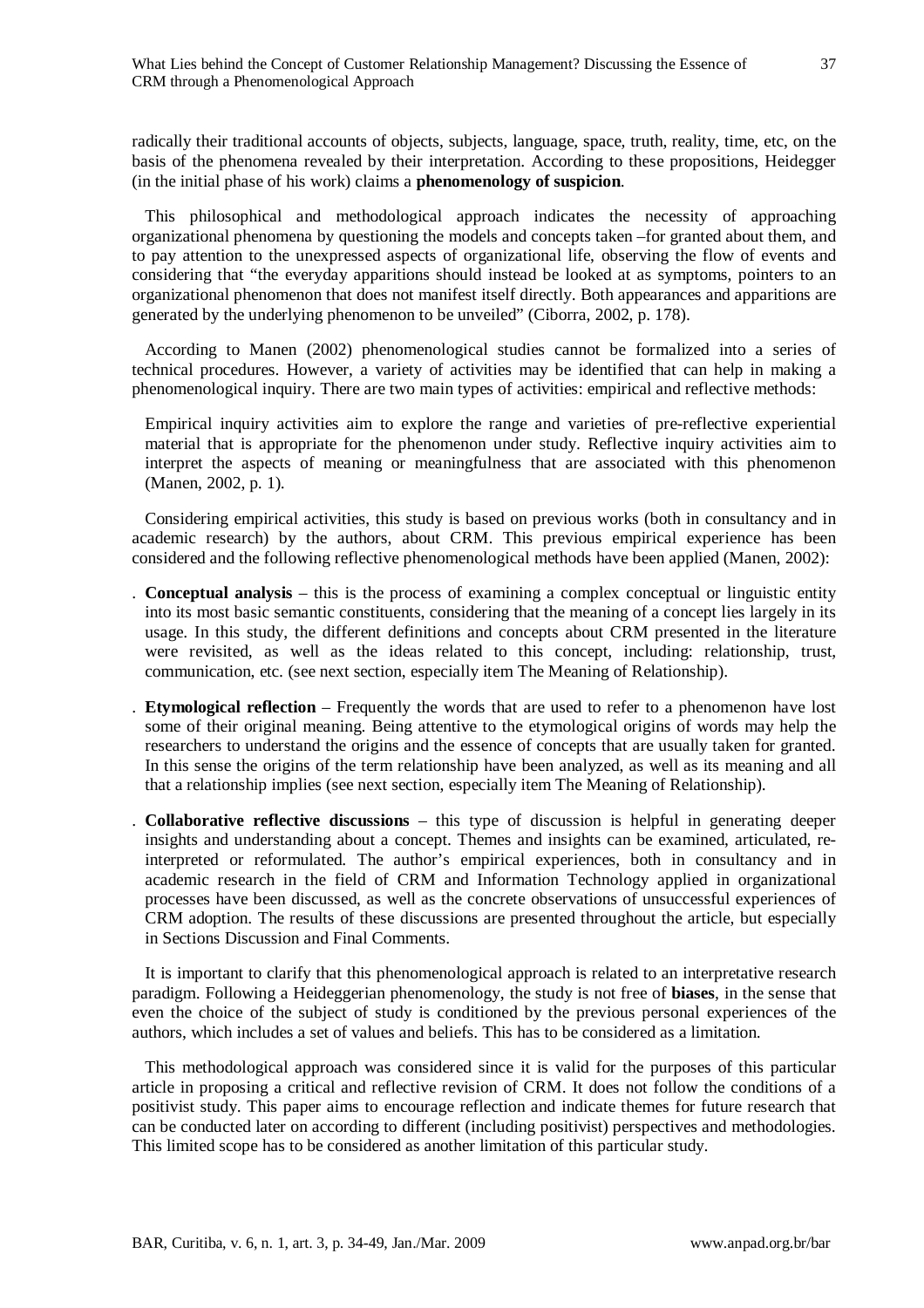# SEARCHING FOR THE ESSENCE OF CRM

Following the methodology as explained above, this section presents a conceptual analysis based on a literature review, revisiting and examining the different definitions and concepts of CRM.

## The Multiple Definitions of CRM

Throughout a literature review, by authors such as Payne and Frow (2005) and Ngai (2005), different CRM definitions can be found. As consulting IT firms play a relevant role in the dissemination of CRM ideas, it is relevant to consider the way vendors define CRM as well.

By analyzing the different CRM definitions, it is possible to conclude that they can be split into three main **CRM approaches**. These three different perspectives on CRM are classified in Table 1:

- . **CRM as a philosophy** of doing businesses, which has to be considered above any kind of strategy or tool. A CRM philosophy is related to a customer-oriented culture keen on building and cultivating long-term relationships with customers;
- . **CRM as a strategy**, as an organizational strategy that will drive functional plans and actions toward building relationships with customers;
- . **CRM as a tool**, focused on the role of IT being used to gather, analyze and apply data to build and manage relationships with customers.

| Approach             | <b>Definition</b>                                              | <b>Source</b>        |
|----------------------|----------------------------------------------------------------|----------------------|
| CRM as<br>Philosophy | CRM refers to the idea that the most effective way to achieve  | Zablah, Bellenger    |
|                      | loyalty is by proactively seeking to build and maintain long-  | and Johnston (2004)  |
|                      | term relationships with customers.                             |                      |
|                      | A philosophy of doing business that will affect the entire     | Newell (2003)        |
|                      | enterprise.                                                    |                      |
| CRM as<br>Strategy   | Resources destined for relationship building and maintenance   | Zikmund, Mcleod      |
|                      | efforts should be allocated based on customers' lifetime value | and Gilbert (2003)   |
|                      | to the firm.                                                   |                      |
|                      | CRM is the strategic use of information, processes,            | Kincaid (2003, p.    |
|                      | technology, and people to manage the customer's relationship   | 41)                  |
|                      | with a company across the whole customer life cycle.           |                      |
|                      | CRM is a comprehensive strategy and process of acquiring,      | Parvatiyar and Sheth |
|                      | retaining, and partnering with selective customers to create   | (2001, p. 5)         |
|                      | superior value for the company and the customer.               |                      |
|                      | Resources destined for relationship building and maintenance   | Ryals (2003)         |
|                      | efforts should be allocated based on customers' lifetime value |                      |
|                      | to the firm.                                                   |                      |

#### **Table 1: Different CRM Approaches**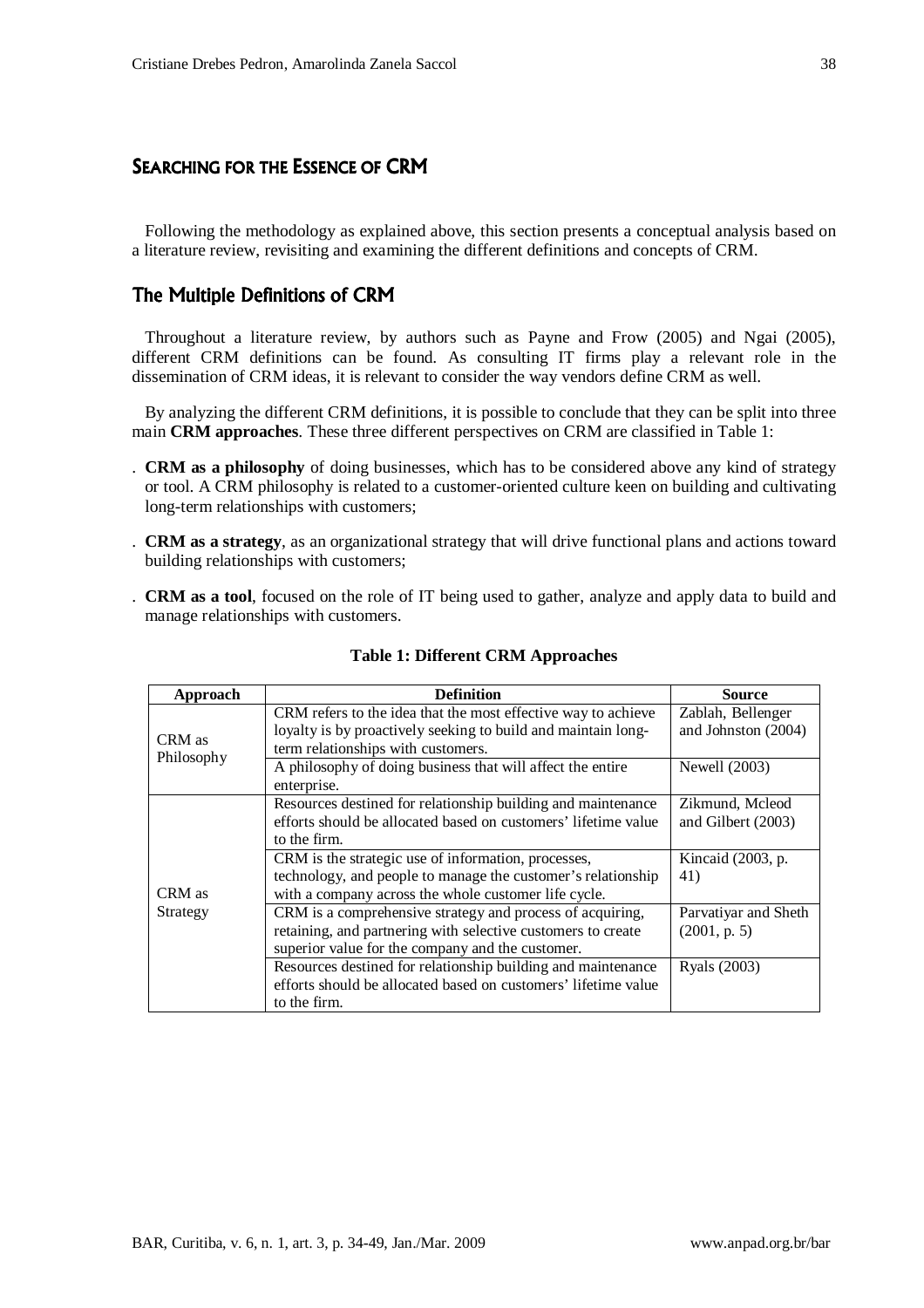| Approach                        | <b>Definition</b>                                              | <b>Source</b>        |
|---------------------------------|----------------------------------------------------------------|----------------------|
| CRM as<br>Technological<br>Tool | Software, tools and systems can be viewed as technology-       | Ngai (2005, p. 588)  |
|                                 | based applications to support the CRM process. They include    |                      |
|                                 | database capabilities to collect and analyze customer          |                      |
|                                 | information using statistical techniques such as data mining.  |                      |
|                                 | "Leveraging technology to engage individual customers in a     | Campbell (2003, p.   |
|                                 | meaningful dialogue so that firms can customize their          | 375)                 |
|                                 | products and services to attract, develop, and retain          |                      |
|                                 | customers".                                                    |                      |
|                                 | CRM is a macro level process that subsumes numerous sub-       | Srevastava, Shervani |
|                                 | processes, such as prospect identification and customer        | and Fahey $(1999)$   |
|                                 | knowledge creation.                                            |                      |
|                                 | Technology does play a substantial role in CRM efforts by,     | Zablah et al. (2004, |
|                                 | among other things, seamlessly linking front and back office   | p. 479)              |
|                                 | functions to provide for the efficient and defective           |                      |
|                                 | management of interactions across different customer touch-    |                      |
|                                 | points. () thus, it seems that both over and underestimating   |                      |
|                                 | the role that technology plays in CRM initiatives can have     |                      |
|                                 | detrimental effects on firms' relationship management efforts. |                      |
|                                 | "To some executives, customer relationship management          | Peppers and Rogers   |
|                                 | (CRM) is a technology or software solution that helps track    | (2004, p. 5)         |
|                                 | data and information about customers to enable better          |                      |
|                                 | customer service".                                             |                      |

#### **(conclusion) Table 1: Different CRM Approaches**

Source: created by the authors based on a literature review.

Considering the last approach (CRM as a technological tool), CRM is frequently viewed as an information system (commonly a software package) or a group of tools (hardware and software) such as powerful databases, data mining tools, sales force automation applications, call centre technologies, web systems (such as portals), among others, applied in helping firms to identify customers, to support market segmentation, interaction with customers and personalization of products and services (Peppers & Rogers, 1997).

According to this business logic, the main idea is to use IT to develop, for instance, target marketing, saving money with untargeted, wasteful promotional campaigns. Another usual goal is to reduce the costs of interacting with/attending clients, such as in the current widespread diffused **call centers**. All the above listed IT tools, especially powerful database technologies, can also be used to support upselling and cross-selling tactics (O'Malley & Mitussis, 2002; Peppers & Rogers, 1997). Another common application of IT tools is for calculating the customer's life-time value (Ryals & Payne, 2001).

Nevertheless, several authors agree that without a CRM philosophy or strategy, the application of IT for CRM efforts is meaningless or at least incomplete (Gummesson, 1998; Langerak & Verhoef, 2003; Newell, 2003; O'Malley & Mitussis, 2002; Payne, 2006; Peppers & Rogers, 2004).

The **CRM as strategy** approach is related to a formal and deliberated plan and actions to articulate processes, people, structure and technology to acquire, select and retain customers with a high lifetime value to the firm, independently of the specific IT applied to support this strategy.

In its turn, the **CRM as a philosophy** approach goes beyond a deliberate strategy or tool application. It is related to positive attitudes towards all kinds of stakeholders. It involves a deep understanding of what relationship means and of all implications related to establishing a relationship (such as trust, common objectives, increasing value on both sides, etc.).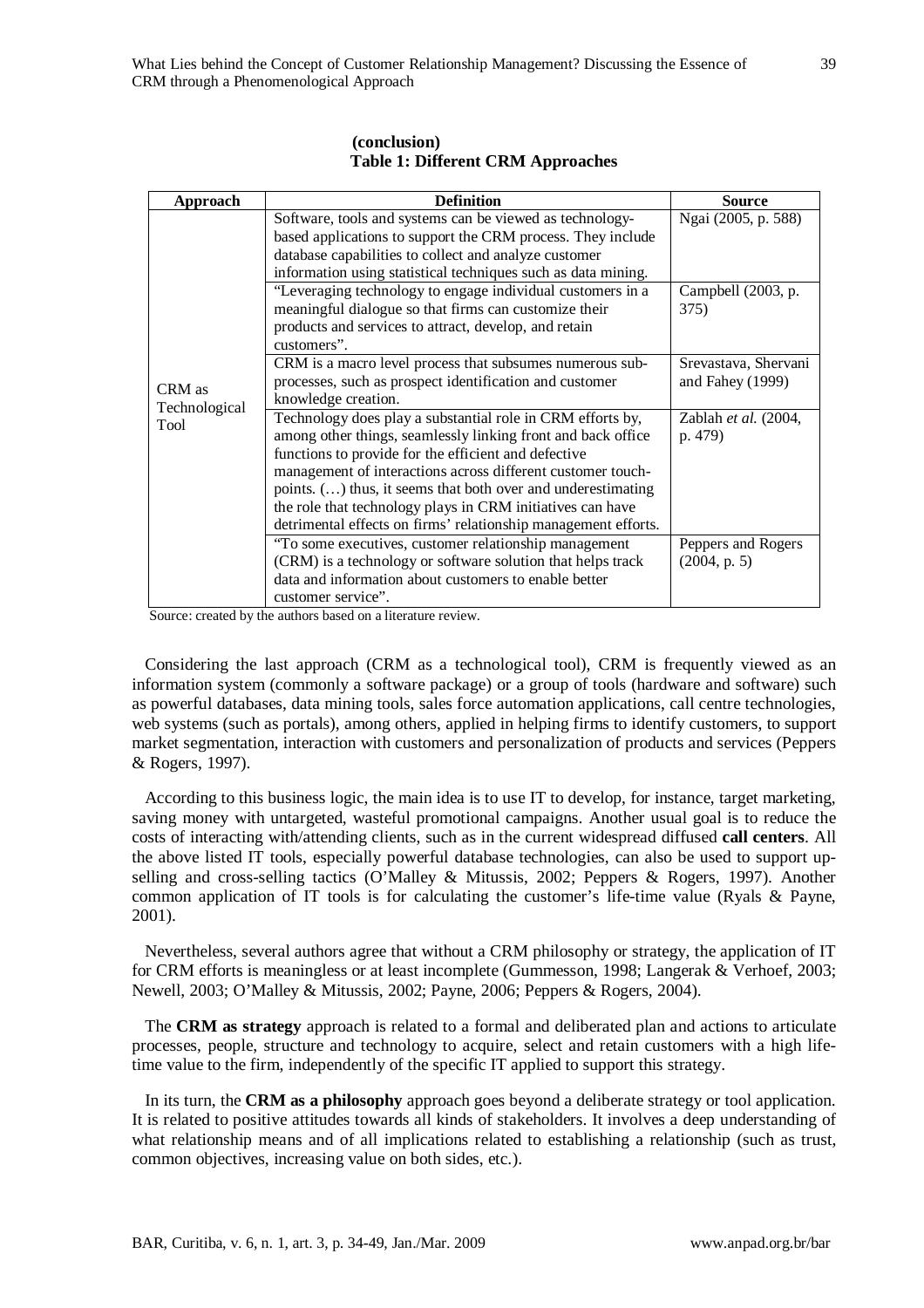According to this type of analysis, this philosophy is supposed to guide organizational and functional strategies (CRM as strategy); these strategies, in their turn, would have to guide IT applications for CRM (CRM as a tool) - Figure 1.



**Figure 1: Links between Different CRM Approaches** 



Considering **CRM as philosophy** is the background for any strategy and IT application, it is possible to have a better understanding of what it really means. For this purpose, the focus of the next section is the essence of the concept of CRM, by illuminating the understanding of the very concept of **relationship***.*

# The Meaning of Relationship

In order to understand the essence of CRM, the meaning of the concept of relationship has to be discussed. The section begins by analyzing the origins of this term, making an etymological reflection, as mentioned in the methodology section.

The term **relationship** comes from the Latin *relatio*, *relatio + onis*, which means carrying back, bringing back, also with the meaning of repetition and reference, resemblance, repayment (Random, 1999; Simpson, 1971; Simpson & Weiner, 2000; Woodhouse, 1972). Relation has the meaning of dependence between two things, liaison, friendship, to know each other, intimacy, reciprocity, political, commercial and cultural mutual interests.

By analyzing these different meanings of the term, it can be concluded that a relationship implies commitment, duties, mutual understanding and goals. In this line of thought, Ford, Gadde, Hakansson and Snehota (2003, p. 37) claim that a company's relationship with its customers, suppliers and others is an asset for the company but is also a burden for it to carry.

By exploring the literature, a set of conditions and implications that a relationship demands can be pointed out:

- . **Mutual knowledge**First of all, a relationship implies mutuality. In order for any **state of affairs** to be considered a relationship, both parties have to participate in and be aware of the existence of the relationship. This means it must be inherently a two-way relation in nature. For instance, a customer can have a great deal of affection for a brand all by herself but, a relationship between the customer and the brand can only be said to exist if the brand is also aware of the individual customer's existence (Peppers & Rogers, 2004, p. 36).
- . **Symmetry** This is a combination of many relationship elements, including information sharing, dependence, and power. Symmetric relationships are more stable than asymmetric ones, because asymmetry undermines the balance of power and creates motivation for the stronger party to take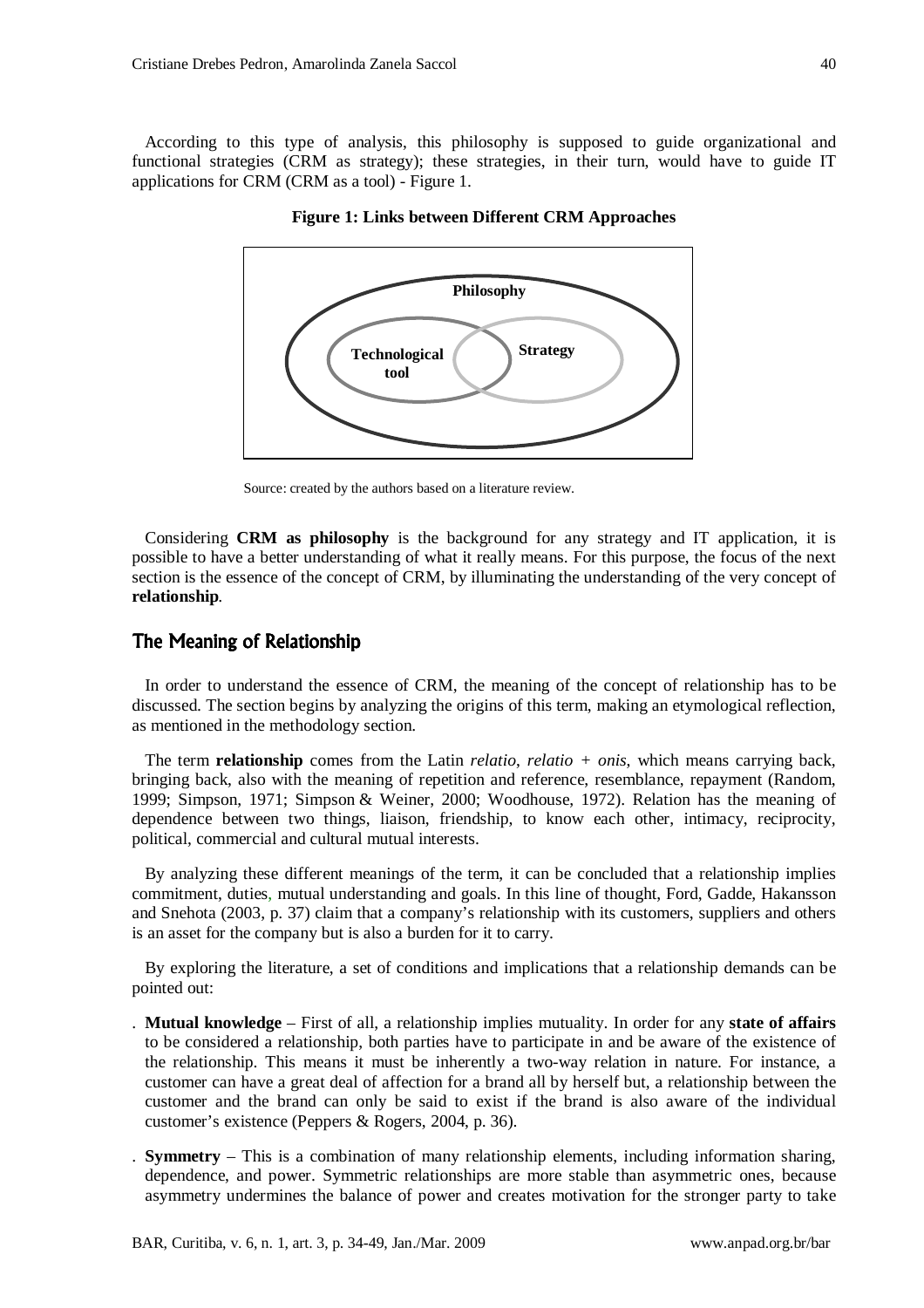advantage of the weaker party, especially in difficult economic conditions. "(…) Symmetric interdependence exists when the relationship members are equally dependent on each other" (Britton & Rose, 2004, p. 49).

- . **Long term orientation** As the very origin of the term relationship indicates, it has to have a long term orientation, with the idea of repetition. It demands that sometimes one of the sides will have to give up some current interests to sustain the long term relationship as a whole.
- . **Communication** Ford *et al.* (2003) emphasize the importance of two-way communication that "enables the parties to become aware of each other and learn (and teach) each other about what they stand for, what they need from the relationship and what they can offer to it" (Ford *et al.*, 2003, p. 39). Communication is interpersonal and dependant upon a social context.
- . **Mutual benefits and satisfaction**Another characteristic of a relationship is that satisfied customers are generally more inclined to remain in the relationship. While it is accepted that there exists a positive relationship between customer satisfaction and customer loyalty, the relationship between customer satisfaction and the duration of the relationship is more complex (Britton & Rose, 2004, p. 46). According to O'Malley and Mitussis (2002), the idea that both parties can derive value from a relationship requires consideration of the motivations, expectations, costs and rewards involved for both organizations and customers in a relationship.
- . **Mutual trust and fairness** While relationship quality is a somewhat subjective term, it is plausible to measure relationship quality based on the levels of trust, commitment, and the ability to solve conflicts effectively. The higher the levels of these contributors, the greater the quality of the relationship: "(…) Trust is defined as one party's confidence in the other relationship member's reliability, durability, and integrity, and the belief that its actions are in the best interest of and will produce positive outcomes for the trusting party" (Britton & Rose, 2004, p. 43).
- . **Mutual learning** In order for a company to develop a relationship with a customer, the learning relationship process is crucial. The more the organization is prepared to learn from a customer in a close relationship, the more the company can provide exactly what the customer wants and the more the customer will invest in the relationship. The opposite way is also true: the customer has to be involved in learning the way the company works and evolves its practices, services, products, channels for contact, etc.
- . **Mutual commitment and efforts from both parties**  To develop an efficient relationship, both sides have to commit themselves and invest efforts, such as "time spent developing contacts with the counterpart, or developing the offering or introducing different equipment or working practices" (Ford *et al.*, 2003, p. 40).
- . **Uniqueness**  According to Ford *et al.* (2003, p. 38) "there is no such thing as a 'standard relationship'"; each relationship is unique in its content, its dynamics, how it evolves, how it affects the parties involved, and what it requires for each of them to succeed. Anderson and Jap (2005) say that sometimes it is necessary to make unique adaptations or investments to support a relationship.
- . **Freedom** Ford *et al.* (2003, p. 59) remind us that all relationships are unruly: developing a relationship with someone means giving up some freedom. So unruliness is an essential aspect of any relationship, because it can never be fully controlled by one party.
- . **Uncertainty**  since relationships have a time dimension, they have a future that is uncertain and a history whose interpretation is subjective and can be changed (Ford *et al.*, 2003). Their development depends upon how the parties involved view each other's capabilities and motives and how they interpret their own actions and those of others. The interpretation can change throughout new experiences.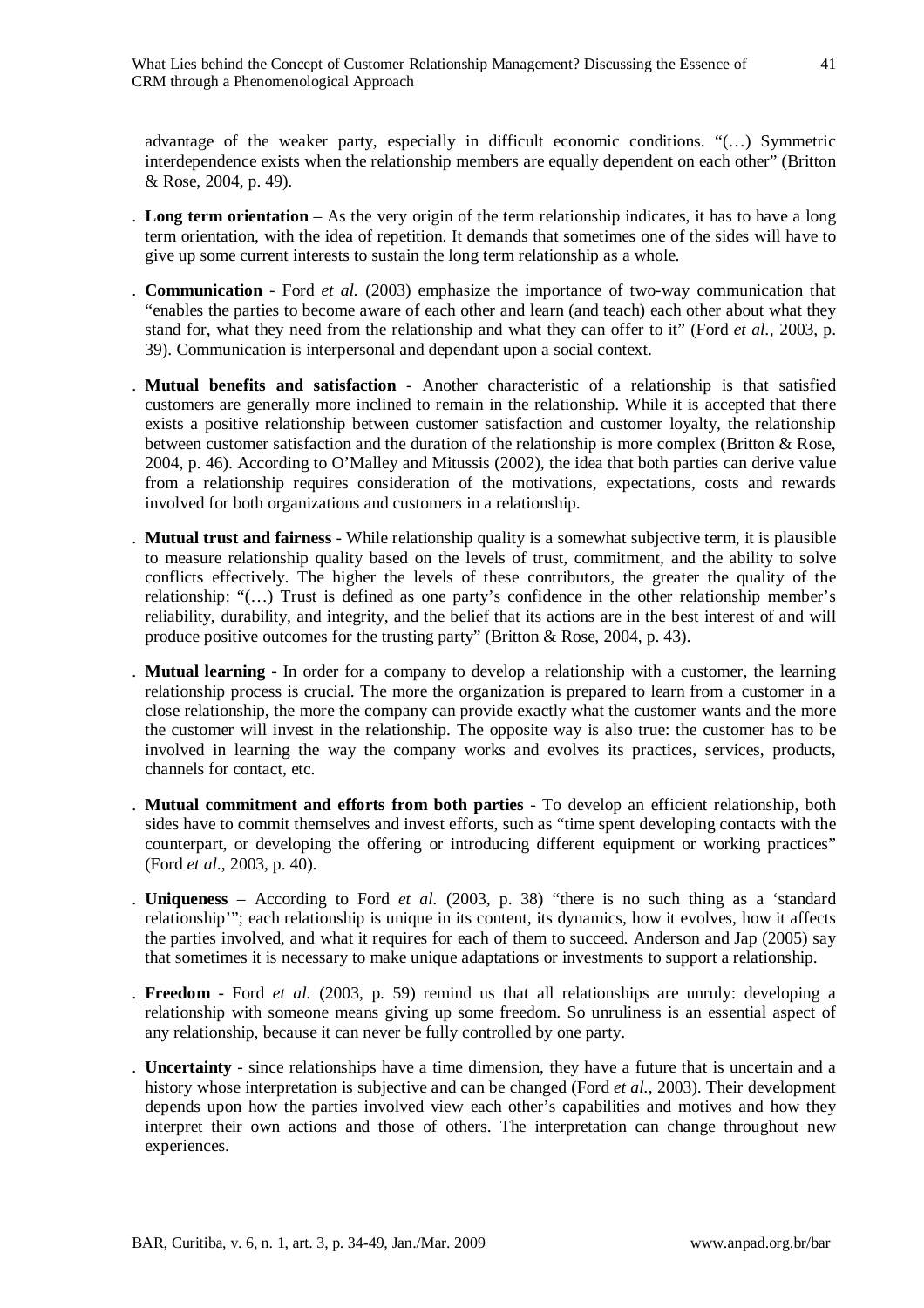#### DISCUSSION – FROM PHILOSOPHY TO PRACTICE

After exploring the different definitions of CRM and the meaning and implications of a **relationship**, a conclusion can be drawn that the very concept of CRM has to be revisited.

Since a true relationship is based on emotions and implies elements such as mutual knowledge, some level of symmetry, long term orientation, communication, mutual benefits and satisfaction, mutual trust and fairness, mutual learning, mutual commitment, investments and efforts from both sides, uniqueness and, above all, freedom and uncertainty, it is important to question the very existence of a true relationship between a company and its customers.

Each one of these relationship characteristics could be analyzed, and for each one of them many obstacles and challenges could be found, considering a relationship between one organization and its customers as well as the role of IT in supporting a relationship.

Starting with the notion of mutual knowledge, the usual difficulties in knowing and gathering personal information about clients can be considered. It is not only an IT challenge; it also involves privacy and ethical issues. It is intimately related to the notion of symmetry, in the sense of information sharing, which is difficult for both parties – for the customer to access information about the firm and the firm to access information about the customer.

Considering economic theories such as the agency theory (Jensen & Meckling, 1976), they remind us of the difficulties and even the impossibility of having informational asymmetry between agents with different and sometimes incongruent interests within an organization. Extrapolating this **power game** beyond the organizational frontiers, it is easy to see how hard it would be to have asymmetry in a relationship with clients, especially in a capitalist environment.

The same rationality is valid when the idea of a **win-win** approach for a full and lasting relationship is considered. According to the usual managerial logic, the background is always the search for efficiency, cost reduction and profit maximizing, which is frequently obtained at the cost of maintaining long term relationships.

On the other hand, according to the theory of consumer behavior (Williamson, 2002) customers will attempt to maximize utility for themselves, frequently without caring about the organization or loyalty issues at all. If self-interest, opportunism and lack of goal convergence even exist within a company, it is very difficult to establish a **win-win** relationship between the firms and their customers.

Considering this economic rationality for analyzing some IT tool for CRM, it is possible to see these divergent interests in practice. For instance, call centers are frequently associated with CRM, while in practice something more impersonal, cost-reduction oriented than this kind of tool is hardly possible to find. Uniqueness (a condition for a relationship) is expensive. When a firm imposes a cold, impersonal, machine-guided interface in its interaction with customers, all the assumptions of freedom, uniqueness and caring, go away.

As another empirical example, where is the respect for freedom when a company uses IT to monitor their customers to detect changes in the level of consumption or to impose up-selling or cross-selling promotions? Usually these practices carry out massive efforts to lock-in the customer, even throughout economic penalties or pressure. CRM IT tools are frequently applied to aid this kind of action, for instance, via data mining applications or up-selling and cross-selling engines inside CRM systems.

Going further and considering not only an economic perspective, but a social one, the complexity of power, ethical and emotional elements standing on the background of the idea of relationship can be easily seen. Taking, for instance, the notion of mutual trust, it is possible to see how fragile the ideal of establishing a deep, lasting, intimate relationship with clients in a world driven by contracts is (Williamson, 2002).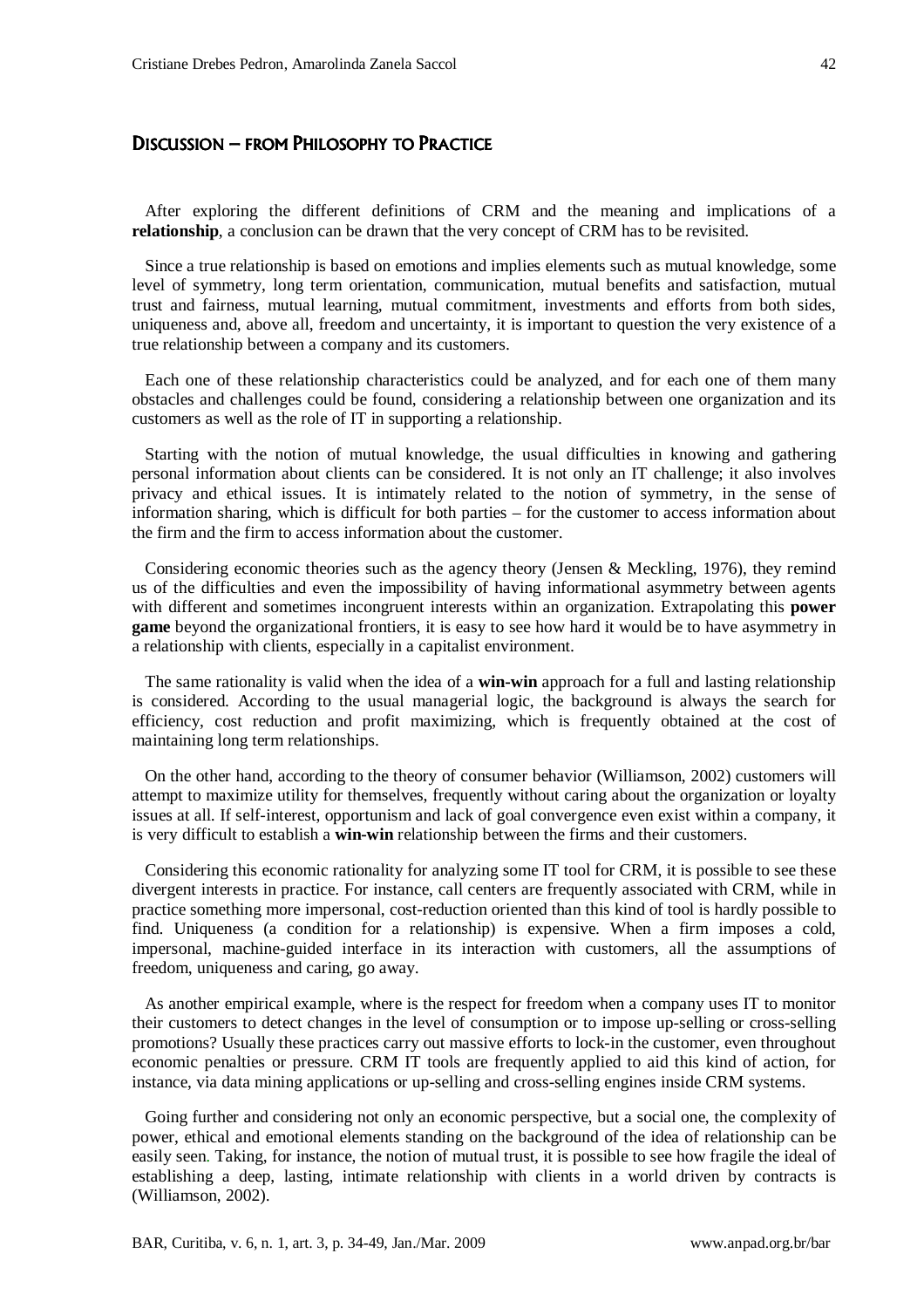Britton and Rose (2004) compare personal and business relationships, claiming that they have many similarities. They say that the benefits of a successful marriage include companionship, intimacy, personal growth, shared finances and shared household responsibilities, and must be perceived to provide value for both relationship members in order to last.

However, considering the usual business logic, is it possible that this kind of relationship exists between a firm and its customers?

It is relevant to question the very possibility of the existence of a true **relationship** between them*,* in the complete sense of the term, with all the economic, social and ethical implications that this kind of relationship implies. Some authors help us to support this claim. To Dowling and Uncles (1997), usually a relationship program's goals are extremely clear in emphasizing companies' profitability. They point out that companies wish to maintain and augment their sales and profit levels, to increase customer loyalty and value and to induce customers to buy. The authors wonder how this can be called a **relationship**, since the companies' intention is one-sided. Barnes (2004, p. 51) explains that:

(…) After all, if you were to ask a friend or even a stranger to tell you about her relationships, it is most likely that the conversation would center on relationships with family, friends, neighbors, workmates and team members. Few, I would suspect, would begin by talking abut Marriott Hotels, United Airlines, Coke or Wal-Mart. Relationships are intensely personal concepts. In fact, some people have great difficulty associating the term relationship with the commercial interaction between a company and its customers.

As the author argues, relationships are based, at the end of the day, in emotional ties; they are so much deeper than a functional connection. They are characterized by dimensions such as mutual respect, caring, empathy, warmth, social support and effective two-way communication (Barnes, 2004). He claims that a large portion of what contributes to long-term satisfaction and loyalty has absolutely nothing to do with products or prices. It has a great deal more to do with how the customer is treated, what he or she goes through and ultimately how he or she feels about dealing with a company.

Going further, Dowling (2001) criticizes the relationship marketing idea in all kinds of company sectors since often the customer does not want to develop a relationship with a company.

Since a true relationship demands a lot of effort from both parties, it must have a strong motivational drive. Dowling (2001) believes that there exist at least three kinds of relations between a customer and a company: a close relationship, a relationship just to maintain a dialogue and a non-existent relationship. The author highlights that in the last case, customers can be very loyal, but do not desire to talk with the company, and this position needs to be respected.

Moreover, in order to develop a good relationship with customers, the internal relationships within a firm have to have a sustainable basis. To obtain a unified view of customers, different sectors have to exchange information about all processes and issues that involve them (Payne, 2006). However, over the course of most companies' management history, the organizational chart has suggested that the boundaries between the different sectors have been rigid. These fixed barriers had resulted in different structures, languages, control systems, symbols, stories, paradigms, etc. in each sector (Payne, 2006).

As mentioned above, there are different agents, interests and power games within the organization, while a CRM philosophy would demand putting the customer above all these differences. Bentum and Stone (2006, p. 29) argue how difficult it is to have a **CRM culture** diffused all over the organization, since the organization itself is formed by subcultures, and each one of them views the customer through different perspectives.

The information integration supported by the use of CRM IT tools has an essential role to play in this sense, but it cannot stand alone to promote a true and deep integration towards a customercentered organization. A true CRM culture requires a sophisticated approach to integrate different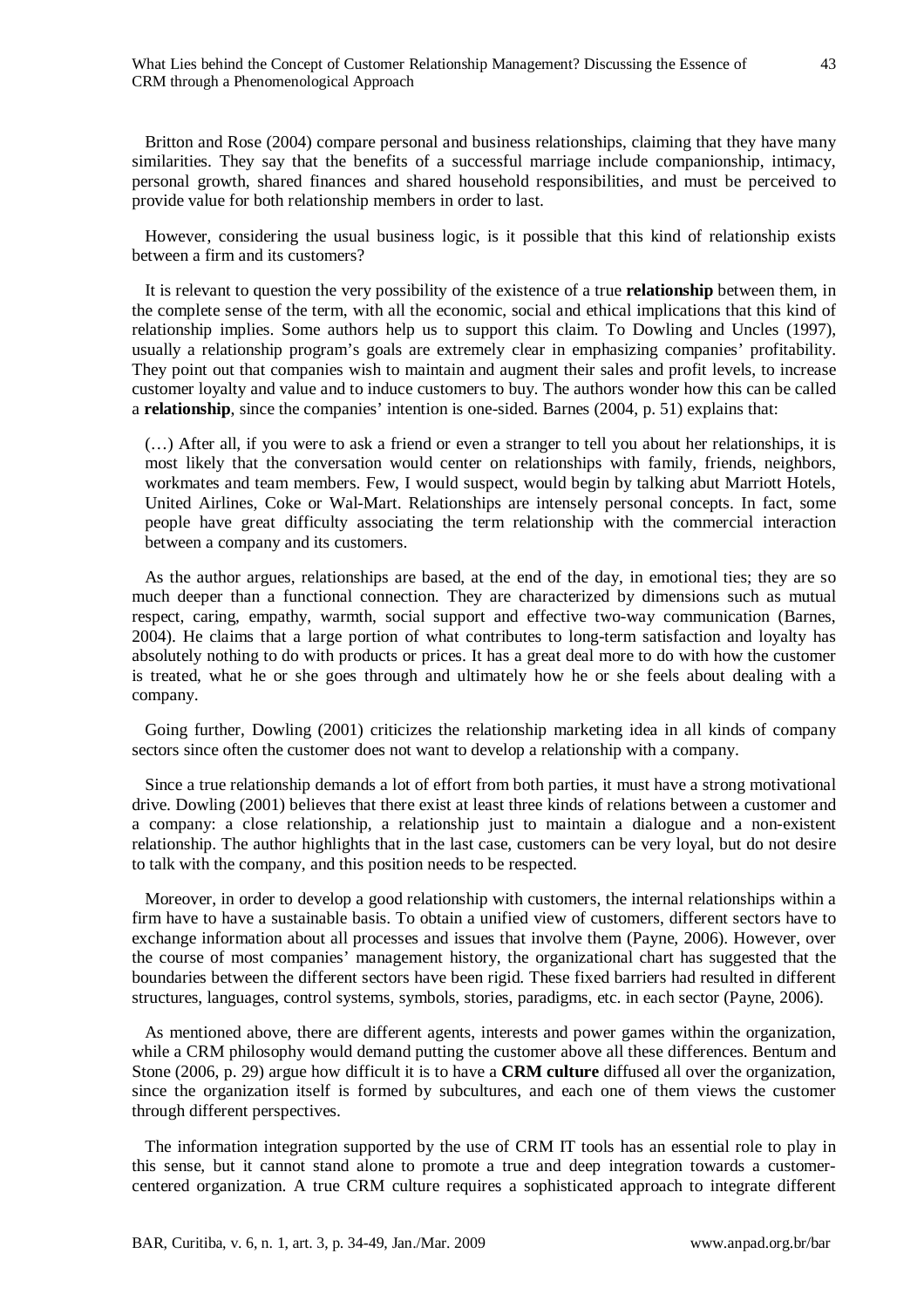subcultures, and demands continuous leadership at all organizational levels (Bentum & Stone, 2006, p. 29).

Even considering that some level or kind of relationship between a company and its customers is established, ranging from a continuum of a very functional relationship to a very emotional one (Barnes, 2004, p. 53), it is also important to consider that the total **management** of such a relationship is not possible.

To manage a relationship requires a very arbitrary and unilateral attitude, which is in opposition to the very meaning of relationship. Barnes (2004, p. 53) also criticizes the notion of relationship **management** since successful relationships are bidirectional. Much of what is labeled as customer relationship management in current business vocabulary is definitely one-sided (Barnes, 2004).

As mentioned in the call center example, CRM IT tools can be very hindering if used without a clear understanding of relationships. However, this kind of reflection rarely occurs in practice. It is important to consider that in most cases, CRM software has been **pushed** onto the market by IT consulting firms and software houses, following the Internet and ERP systems boom in late 90's.

Some previously non customer-oriented companies that acquired a CRM system, either as a result of the influence of IT consulting or competitors, have faced difficulties in CRM initiatives. Some of these problems are outlined below:

(1) First of all, managers have problems with proving the importance and return on CRM investment to top managers. Frequently, they solve this problem by manipulating the metrics and financial values of taxes involved. CRM initiatives require a commitment from the top management (Ryals & Knox, 2001) and, generally, it is only possible if the managers perceive a favorable Return on Investment [ROI].

(2) The scope of a CRM project is a crucial decision. As CRM is a complex project that involves all departments in a company, firms usually try to adopt CRM on a large scale. Many of them fail due to few resources and little energy for a careful CRM adoption in all departments at the same time. As a result of the failure of the first trial, project members sometimes propose a second trial, with a narrow scope in the early stages, followed by widening the dimensions of the project. Several authors (Chalmeta, 2006; Goodhue, Wixom, & Watson, 2002; Peppers & Rogers, 2004) claim that companies should not implement all kinds of IT at the same time, adopting instead a progressive policy of IT investment.

(3) CRM tool adoption requires the rethinking of organizational processes. The redesigning of business processes allows companies to integrate customer knowledge into the actual core processes (Raman, Wittmann, & Rauseo, 2006; Ryals & Knox, 2001). It is necessary to decide which processes will be changed and whether the CRM package will be customized or not. Some companies do not "waste time" on such a reflection and adopt the software without an exhaustive analysis of the processes. The consequences are dangerous, e.g. information islands, and resistance becomes even stronger. In other cases, companies extremely customize the tool in order to continue with traditional processes, spending a great amount of money, time and effort. The fact is that companies usually do not rethink their processes in the face of a CRM tool adoption.

(4) The integration of various information systems in the organization and previous work with legacy data are relevant issues. The integration of different information systems and knowledge repositories across organizational boundaries make customer data reliable (Peppard, 2000). Frequently, CRM packages do not cover all the information necessary for dealing with customers. The maintenance of several information systems will demand the CRM supplier's knowledge of legacy systems.

(5) Employee resistance to CRM software is a result of the elements discussed above. Training programs are offered to employees, generally in connection with technological issues rather than behavioral aspects related to a CRM philosophy. The technological CRM focus overlaps with the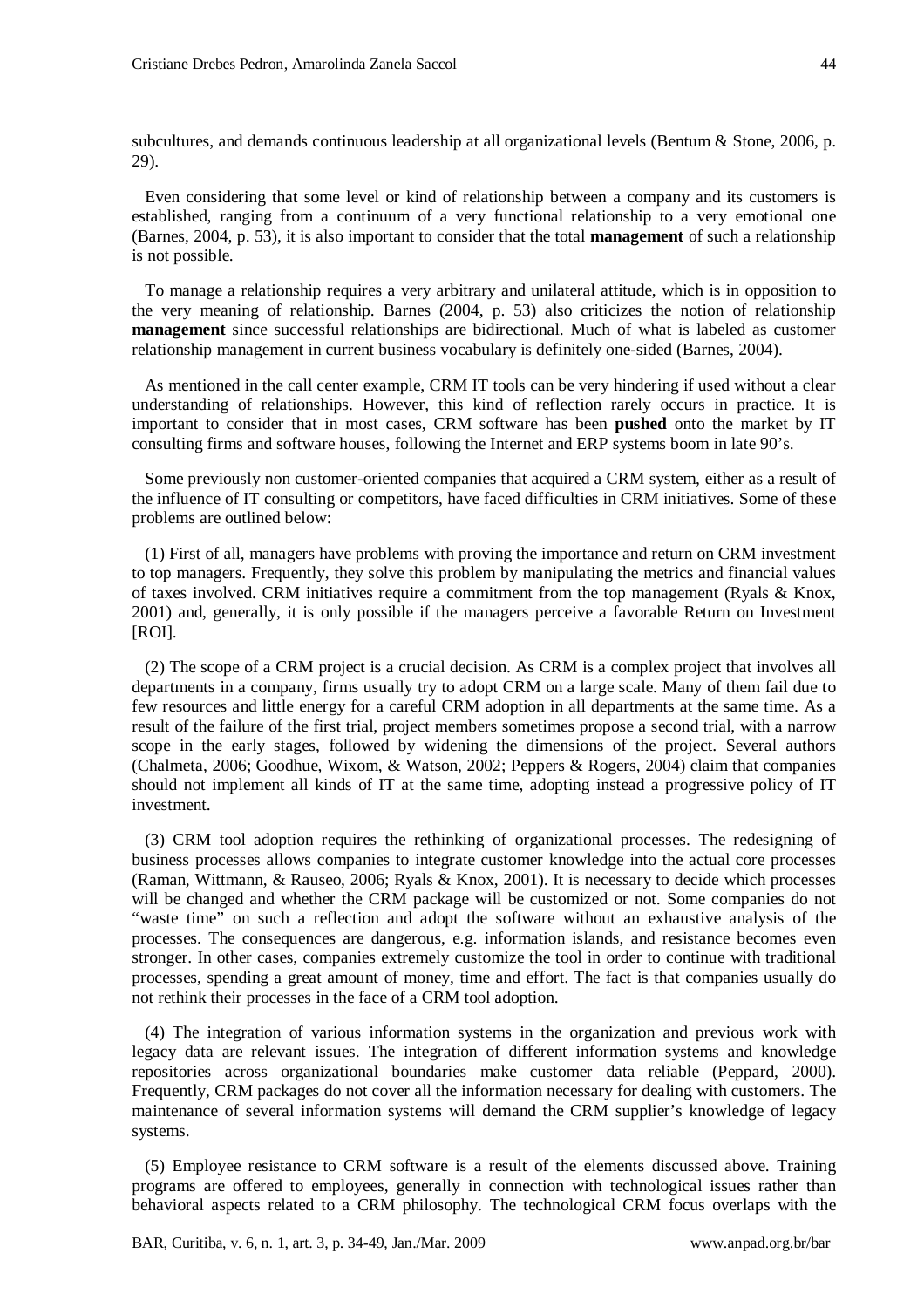attention paid to customers. Employees must receive training programs which cover technological and organizational changes (Raman *et al.*, 2006).

(6) Outsourcing is perceived as a solution for managing activities that are not considered core ones in a company. Following this rationale, call centers and shops are, in many cases, the responsibility of a company's partner. Outsourcing this type of process requires the standardization of procedures and a close relationship between the partners. Call Center employees must work with the same company's values and goals, since, for the customers, they are the company's voice. In practice, this is rarely the case. Call Centers are organized with an economic approach and their strategic value is frequently forgotten.

(7) The policy for evaluating and rewarding employees in a company that has adopted CRM is another crucial issue. The alignment of organizational mission, vision, technology and goals is an important CRM adoption issue (Chalmeta, 2006; Ryals & Knox, 2001). Frequently, the organizational goals do not reflect departments and employee's goals and metrics. In some companies, sales departments are concerned with selling activities, since they are evaluated and rewarded only according to sales metrics. Due to this fact, sales people they usually think that maintaining **a close relationship with customer** is not their responsibility. As a result, customers that complain or make suggestions do not receive a satisfactory amount of attention.

Taking the discussion above into consideration, a set of implications for research and practice can be drawn, as indicated in the next and final section.

# FINAL COMMENTS: REVISITING THE CONCEPT OF CRM AND ITS IMPLICATIONS FOR **RESEARCH AND PRACTICE**

Considering the previous analysis and discussion, a series of propositions can be drawn which would be useful for researchers and practitioners involved in CRM projects and management.

Regarding practical propositions, it must be considered that, prior to adopting a CRM tool, it is necessary to evaluate whether or not the organization is already oriented by a philosophy of CRM, whether the company is in fact customer-centered, and whether its culture and history show that collective efforts have been made to create and support long-term relations with customers.

Of course, there will be different levels of engagement with CRM's philosophy. In some cases, a series of activities and changes will be necessary in order to prepare the path for CRM implementation. In others, the project must be postponed to avoid the CRM tool becoming an enemy: in the past, some companies had the **excuse** of not having enough data/information in order to understand and satisfy customers. CRM tools can supply companies with a consistent database, but if the company is not prepared to use this information to provide a good service, the same tool can make this organizational incompetence even more evident to customers.

For instance, some companies create a **Relationship Center** in the wake of a CRM tool adoption, but it is simply useless because either managers and employees (historically and culturally) are not concerned about customers at all, or the organizational structure is so thin and unprepared that there are not enough qualified people to serve clients properly via the new channels opened by CRM tools, not to mention that resistance to CRM tools can be so intense that a lot of money and effort can be dramatically wasted.

Changes in the organizational structure, levels of empowerment of people dealing with customers, rewarding and evaluation staff systems connected to CRM goals, employees' selection and qualification - all these issues have to be linked to a CRM strategy that also has to support the adoption of a CRM tool. Even if the company is already customer-centered and has a CRM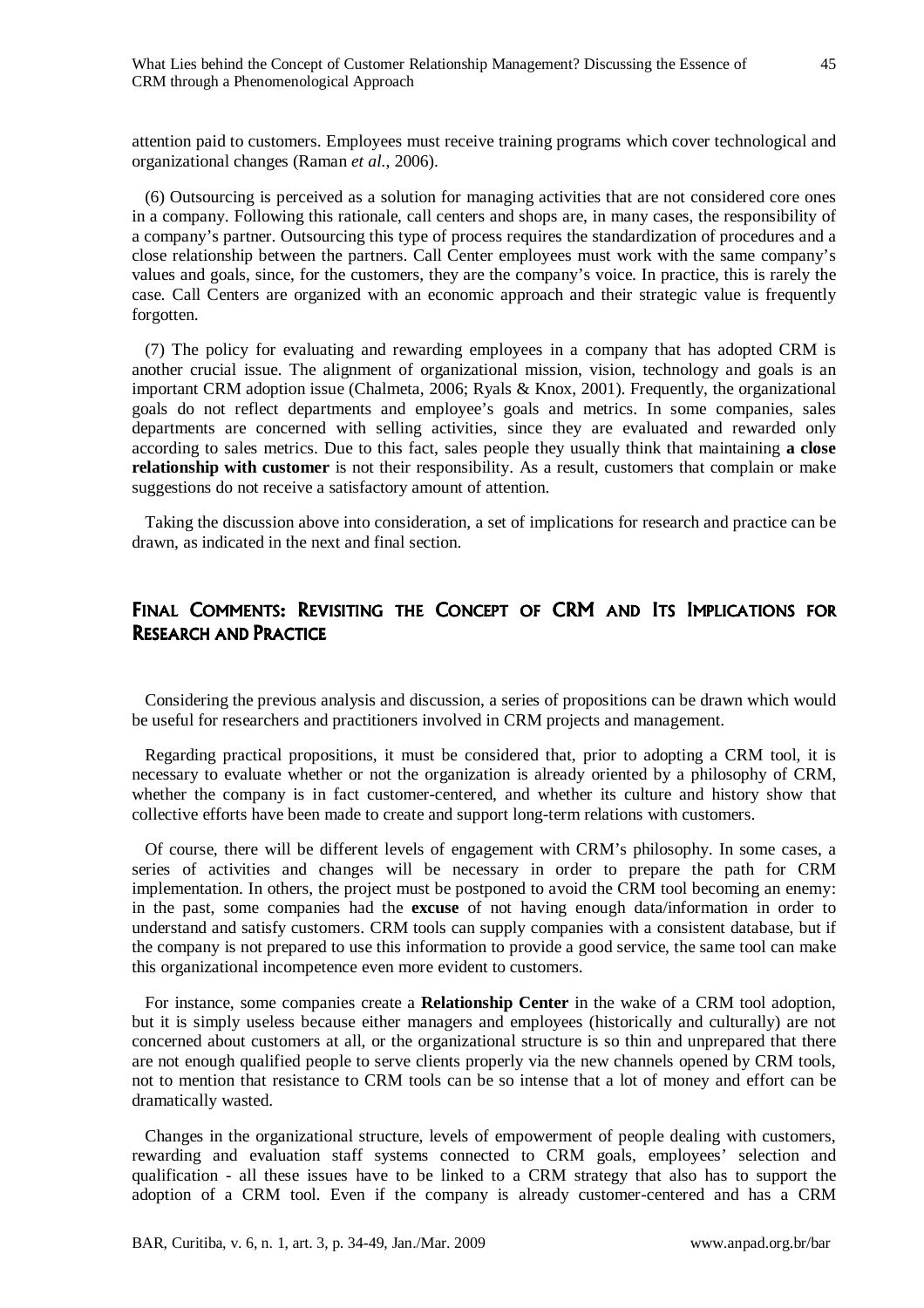philosophy, an isolated CRM tool without process revision, adaptations and involvement of all areas and managers will not be efficient.

Even if the easiest part of this puzzle is considered – the CRM IT standalone tool, the definition of this tool, the data required, the levels and views of access, the scope and context of implementation all these issues must be considered under the notion of cultivation: the technology has to be designed collectively, it has to be constantly revised and adapted according to the way it will actually be hosted by the employees, as well as the customers.

A collaborative design project is essential, involving a multidisciplinary team inside the organization, customers, suppliers and all the stakeholders involved directly or indirectly, with customers.

It is also important to highlight that understanding the meaning of relationship is an essential condition for developing a **CRM philosophy** that has to guide CRM strategies or, at least, drive the use of IT to support relations with customers. A **CRM philosophy** implies a high level of commitment, coordination and integration among all members of an organization and beyond, involving even the other actors in the value chain, towards a customer-oriented culture.

In this sense, claiming that companies have to be very critical of the goals that they set for CRM strategies and IT applications is also important. Sometimes a company is seen to have great expectations (such as customer loyalty, increasing profits, etc.) when adopting a CRM IT tool. However, the company is, in fact, embracing a CRM technological approach that goes against any action that could really nurture a lasting relationship with its customers.

Therefore, the expectations for the results of a CRM IT tool adoption must be carefully considered. By understanding the idea of a CRM philosophy and strategy that have to precede this tool adoption, managers have to be very realistic about what to expect in the short and in the long term. Hopefully, the proposed discussion can be useful for this kind of reflection.

Considering implications for academic research, this study proposes some questions and assumptions to be verified via empirical research.

Firstly, it would be important to better understand the correlation between what a company understands as CRM and the true concept of relationship, the company's goals and the company's benefits obtained by adopting a CRM initiative.

It would also be interesting to explore to what degree it is really possible to manage relationships with customers. The research supposition in this case would be that relationships have to be cultivated instead of managed. This supposition is inspired by the concept of cultivation proposed by B. Dahlbom and L. E. Janlert (1996, Computer future. Manuscript received directly from the first author via e-mail). The purpose of this paper is to explore, empirically, the idea that a relationship between a company and its customers is a process that cannot be totally controlled, and is rather a natural process demanding support and monitoring, protection and care. As Barnes (2004, p. 52) claims, customers do not deliberately set out to create relationships with companies: the relationships simply evolve. Relationships take time to develop and must be nurtured. This kind of approach (cultivation) would be interesting as an alternative theoretical basis for studying CRM.

Finally, the paper proposes the analysis of the new technologies that have been developed, such as blogs, social networking and RSS (Really Simple Syndication). The so called Web 2.0 provides opportunities for the emergence of new business approaches related to CRM concepts. It is important to explore the motivation and the basis of the close relationship (1) between companies and customers and (2) customers in the so called **Social CRM**.

This paper aims to help academics and practitioners think beyond the common meaning of CRM. CRM initiative presupposes more than a technological approach, a strategic action and organizational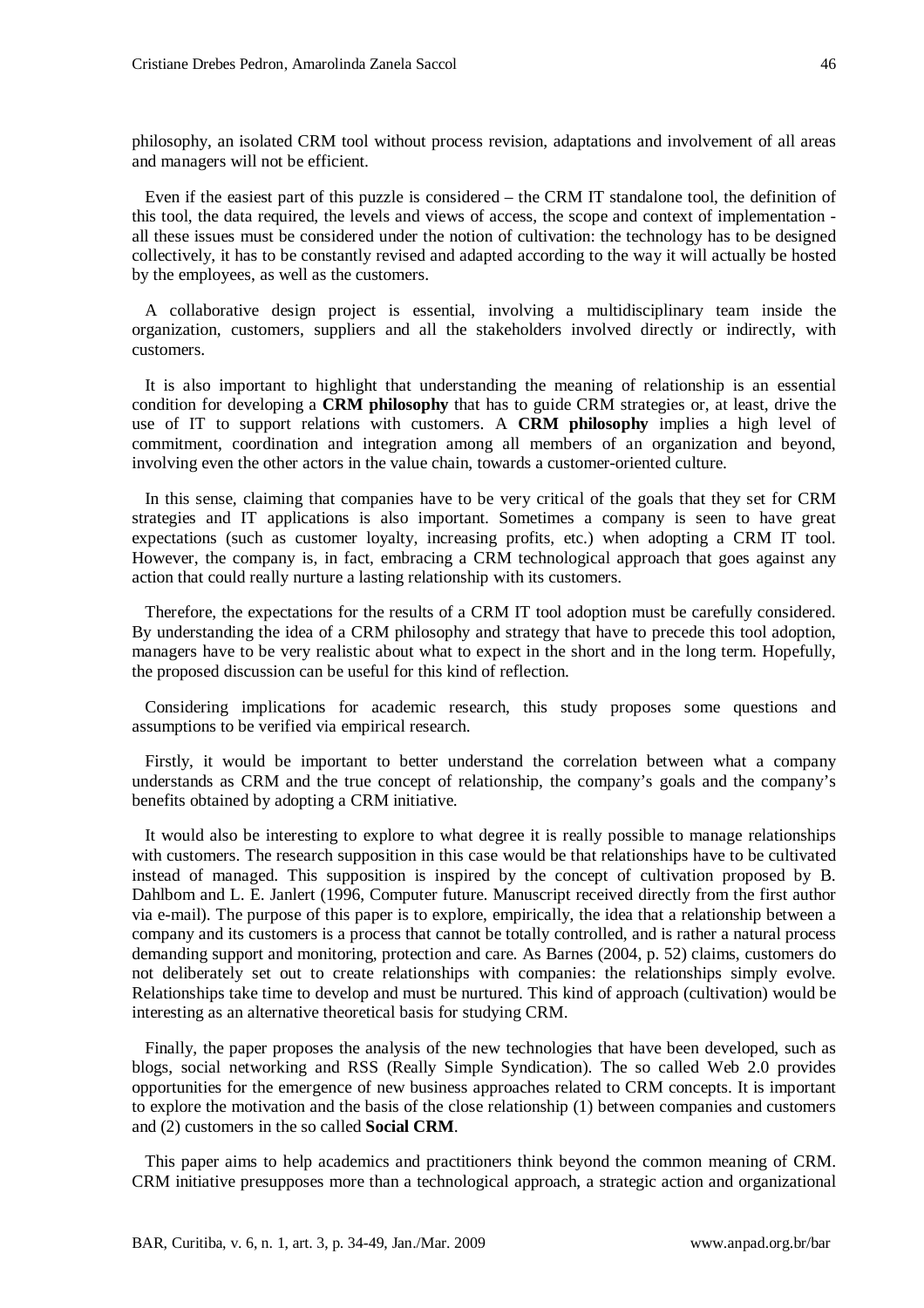philosophy. CRM is about a relationship between a company and a customer, and it requires a deep understanding about what each actor is looking for in the establishment of this relationship.

## **REFERENCES**

- Anderson, E., & Jap, S. D. (2005). The dark side of close relationships. *MIT Sloan Management Review, 46*(3), 75-82.
- Barnes, J. G. (2004). CRM: the customer's view. In D. Peppers & M. Rogers (Coords.). *Managing customer relationships: a strategic framework*. Hoboken, NJ: Wiley.
- Bentum, R., & Stone, M. (2006). Customer relationship management and the impact of corporate culture – a European Study. *Database Marketing & Customer Strategy Management, 13*(1), 28- 54.
- Boland, R. J. (2002). Information system use as a hermeneutic process. In M. Myers & D. Avison. (Eds.). *Qualitative research in information systems.* (pp. 439-464). London: Sage.
- Boulding, W., Staelin, R., Ehret, M., & Johnston, W. J. (2005). A customer relationship management roadmap: what is known, potencial pitfalls, and where to go. *Journal of Marketing, 69*(4), 155- 166.
- Britton, J. E., & Rose, J. (2004). Thinking about relationship theory. In D. Peppers & M. Rogers (Coords.). *Managing customer relationships: a strategic framework* (pp. 38-50). Hoboken, NJ: Wiley.
- Campbell, A. J. (2003). Creating customer knowledge competence: managing customer relationship management programs strategically. *Industrial Marketing Management, 32*(5), 375-383.
- Chalmeta, R. (2006). Methodology for customer relationship management. *The Journal of Systems and Software, 79*(7), 1015-1024.
- Ciborra, C. (2002). *The labyrinths of information: challenging the wisdom of systems*. New York: Oxford Press.
- Crotty, M. (1998). *The foundations of social research: meaning and perspective in the research process*. London: Sage.
- Dowling, G. (2001). *The paradox of customer relationships: often less is more*. AGSM. Retrieved March 17, 2007, from http://www.agsm.edu.au
- Dowling, G., & Uncles, M. (1997). Do customer loyalty programs really work? *Sloan Management Review, 38*(4), 71-82.
- Dreyfus, H. L. (1994). *Being-in-the-world A commentary on Heidegger's being and time, division I* (5th ed.). Boston: MIT Press.
- Ford, D., Gadde, L. E., Hakansson, H., & Snehota, I. (2003). *Managing business relationships*. Chichester: John Wiley & Sons.
- Gadamer, H. (1992). *Philosophical hermeneutics*. Berkeley: University of California Press.
- Goodhue, D. L., Wixom, B. H., & Watson, H. J. (2002). Realizing business benefits through CRM: hitting the right target in the right way. *MIS Quarterly Executive, 1*(2), 79-94.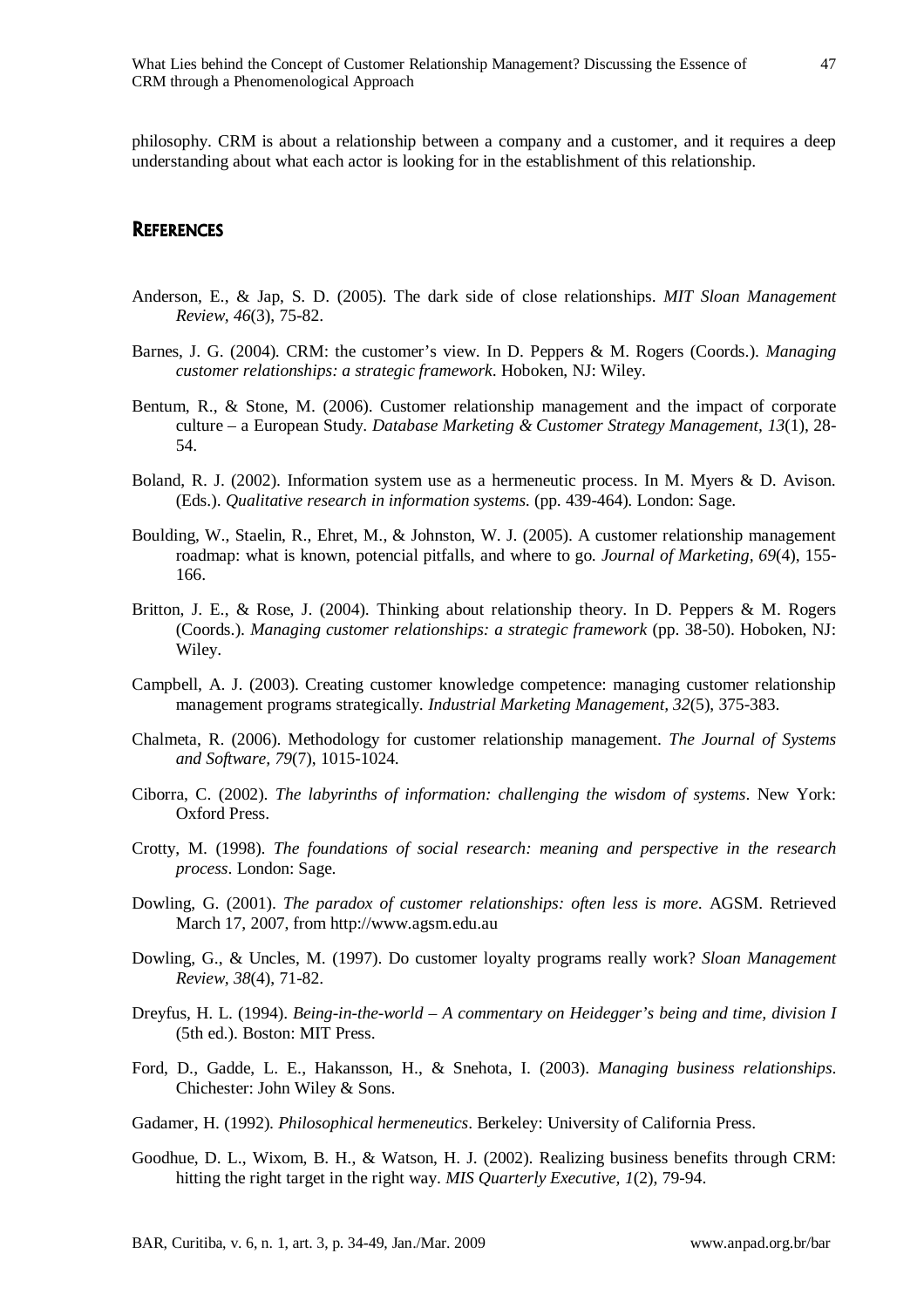- Gummesson, E. (1998). Implementation requires a relationship marketing paradigm. *Academy of Marketing Science, 26*(3), 242-249.
- Heidegger, M. (1962). *Being and time*. San Francisco: HarperSanFrancisco.
- Husserl, E. (1970). *The crisis of European sciences and transcendental phenomenology: an introduction to phenomenological philosophy*. Evanston: Northwestern University Press.
- Introna, L. D., & Ilharco, F. (2004). Phenomenology, screens, and the world: a journey with Husserl and Heidegger into Phenomenology. In J. Mingers & L. Willcocks (Eds.). *Social theory and philosophy for information systems* (pp. 56-101). West Sussex: John Wiley & Sons.
- Jensen, M., & Meckling, W. (1976). Theory of the firm: managerial behaviour, agency costs and ownership structures. *Journal of Financial Economics, 3*(4), 305-360.
- Kincaid, J. W. (2003). *Customer relationship management: getting it right!*. Upper Saddle River, NJ: Prentice-Hall PTR.
- Klein, H. K., & Myers, M. D. (1999). A set of principles for conducting and evaluating Interpretive field studies in information systems. *MIS Quartely, 23*(1), 67-94.
- Langerak, F., & Verhoef, P. (2003). Strategically embedding CRM. *Business Strategy Review, 14*(4), 73-80.
- Manen, M. van (2002). *Phenomenological inquiry*. Retrieved July 29, 2008, from http://www.phenomenologyonline.com/inquiry/9.html
- Myers, M. D. (2004). Hermeneutics in information systems research. In J. Mingers & L. Willcocks (Eds.). *Social theory and philosophy for information systems*. (pp. 103-128). West Sussex: John Wiley & Sons.
- Natanson, M. (1973). *Phenomenology and the social sciences* (Vol. 1). Evanston: Northwestern University Press.
- Newell, F. (2003). *Why CRM doesn't work: how to win by letting customers manage the relationship*. Princeton, New Jersey: Bloomberg Press.
- Ngai, E. W. T. (2005). Customer relationship management research (1992–2002): an academic literature review and classification. *Marketing Intelligence & Planning, 23*(6), 582-605.
- O'Malley, L., & Mitussis, D. (2002). Relationships and technology: strategic implications. *Journal of Strategic Marketing, 10*(3), 225-238.
- Payne, A., & Frow, P. (2005). A strategic framework for customer relationship management. *Journal of Marketing, 69*(4), 167-176.
- Payne, A. (2006). *Handbook of CRM: achieving excellence in customer management*. Burlington, MA: Butterworth Heinemann.
- Parvatiyar, A. L., & Sheth, J. N. (2001). Customer relationship management: emerging practice, process, and discipline. *Journal of Economic and Social Research, 3*(2), 1-34.
- Peppard, J. (2000). Customer relationship management (CRM) in financial services. *European Management Journal, 18*(3), 312-327.
- Peppers, D., & Rogers, M. (1997). *Enterprise one to one tools for competing in the interactive age*. New York: Random House.